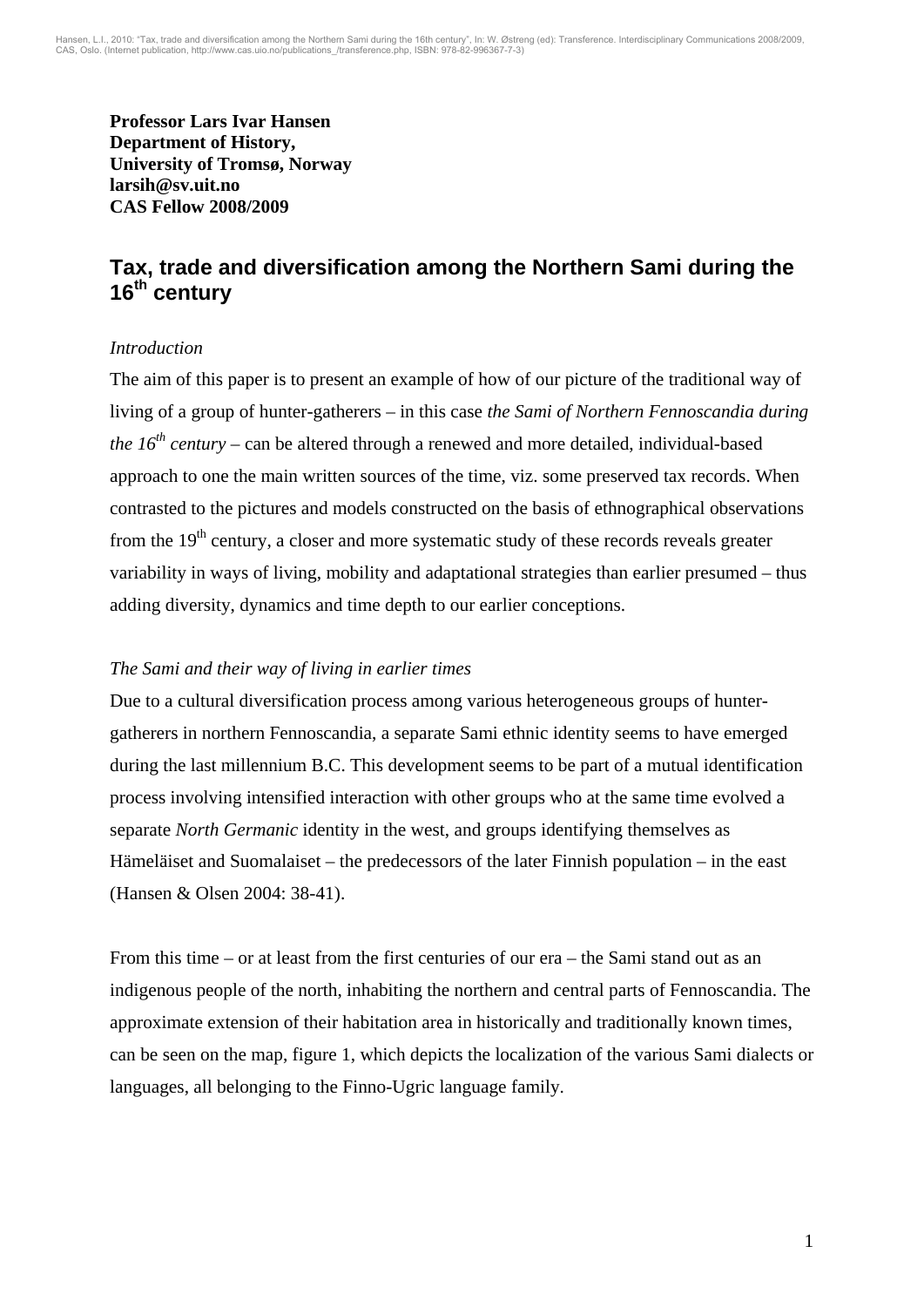

Figure 1.

Despite their general and unifying characteristics, the Sami also display various sub-groups, distinguishing themselves in material culture and not least linguistically – something which may indicate various connections and diversified forms of interaction with other groups, resulting in the exchange of diversified cultural elements.

So far as the sources allow observation, Sami groups along the coast, and Sami populations settled in the interior of northern Fennoscandia, have shown different profiles in ecological adaptation. Fishing and the hunting of sea mammals seem to have played a great role among the Coastal Sami, but these elements were also combined with the hunting of wild reindeer and fur animals (Vorren 1978). In contrast, the inland Sami to a much greater degree had to rely upon reindeer and fur-bearing animals, though they were also engaged in pike fishing in the lakes. Until the last part of the  $16<sup>th</sup>$  century – or the first part of the  $17<sup>th</sup>$  – the great majority Sami were hunter-gatherers, though small-scale sheep and cattle breeding has also been known among some of the coastal Sami from the early Middle Ages and onwards. In the southernmost districts the coastal Sami were even engaged in agriculture (Gjærevoll et al. 1978; Kolsrud 1947, 1961.)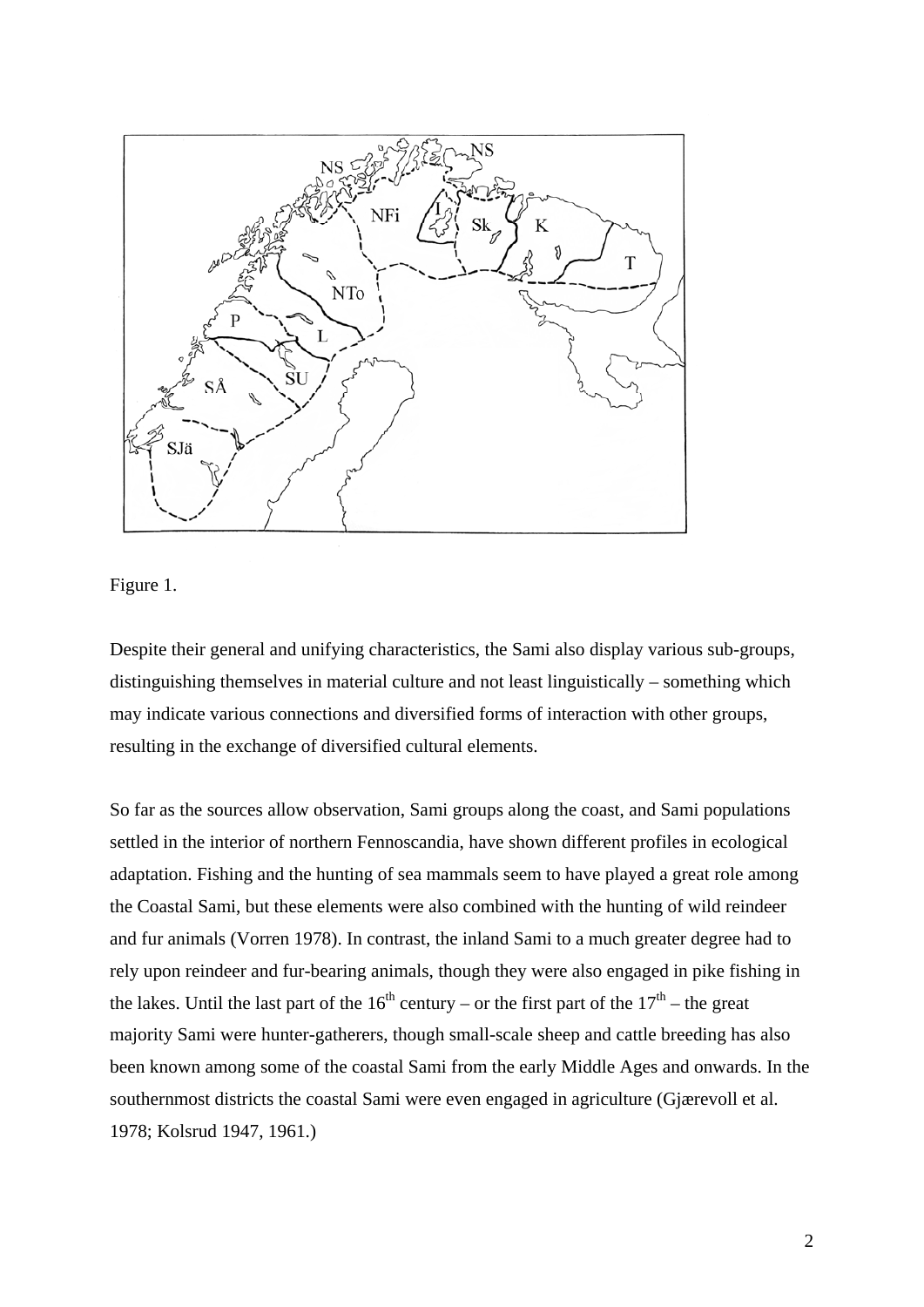To a certain extent, some of the Sami may also at an early point of time have kept a small number of domesticized reindeer for milking and draught purposes, but the transition to more specialized pastoralism seem to have started first in the  $17<sup>th</sup>$  and  $18<sup>th</sup>$  centuries (Hansen & Olsen 2004) – though some scholars maintain that it goes back to the Middle Ages (Storli 1994; Andersen 2002). On the basis of  $19<sup>th</sup>$  century ethnographic evidence from the East or "Skolt" Sami areas, there has been reconstructed a model of Siida life and organization<sup>1</sup>, where one of the basic features is *seasonal mobility*: In spring, summer and autumn the families or households were living at different locations, according to particular resource units that they were allowed to exploit separately, whereas in winter they gathered together in common winter camps, and carried out collective forms of hunting and took part in various social activities (Tanner 1929). Since this model also has found support in earlier  $(16<sup>th</sup>$  and  $17<sup>th</sup>$  century) evidence for the communities in the Varanger fiord (Vorren 1978, 1980), it is interesting to see if such a pattern of seasonal mobility is discernible through a broader analysis of the taxation records, encompassing several communities and fiord areas.

#### *Taxation and trade networks*

1

Throughout the Middle Ages and until end of the  $16<sup>th</sup>$  century, large parts of the Sami habitation area was not regularly subjugated to any state power or supremacy. However, from late Medieval times and onwards, Northern Fennoscandia was divided into *partially overlapping taxation districts* between the surrounding states: *Norway* (successively in union with Denmark), *Sweden* and *Russia* (first Novgorod and later the Moscow principality). Striving to control people, resources and territory in the north, these aspiring powers competed in collecting tax from the Sami – and at the same time there were established comprehensive trade networks from all three sides, that were heavily engaged in trade and barter exchange with them, in particular demanding the precious, valuable furs that the Sami could provide (Aarseth 1979; Hansen & Olsen 2004, Hansen 2005). Thus, the Sami maintained relations with both tax collectors and private purchasers of furs, from all three surrounding nation states and the corresponding trade networks (Steckzén 1964; Hansen 1990; cf. figure 2).

<sup>&</sup>lt;sup>1</sup> *Siida* is a traditional local Sami community or co-operative organization, consisting of several families or household units, who controlled a common resource territory and used it jointly for seasonal migration, hunting and the exploitation of various resource niches. As such the concept of *siida* connotes both a unit of social organization and the spatial extension of the corresponding usufruct territory (see Vorren and Manker 1962; Hansen1999 and Helander 1999.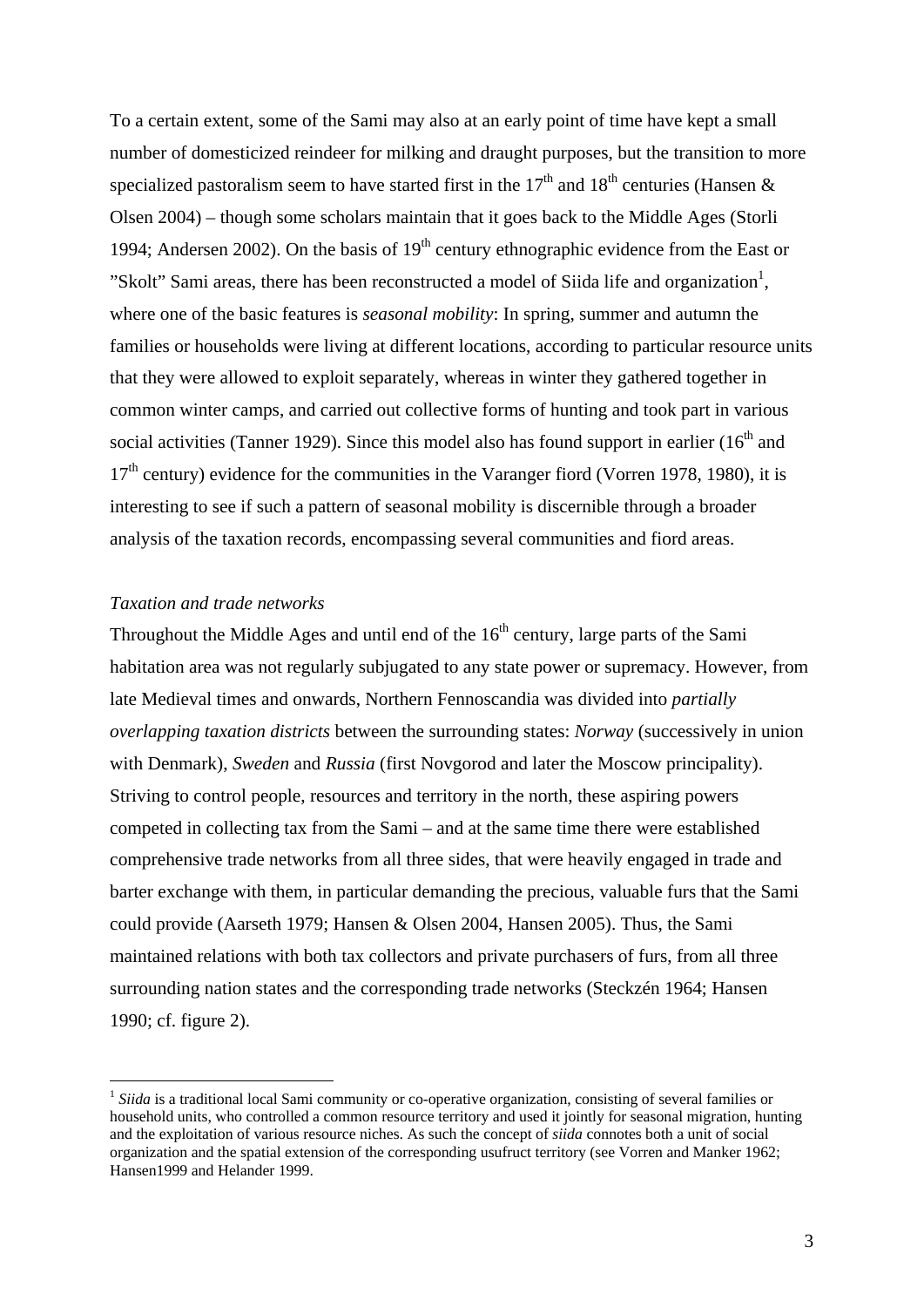

Figure 2.

From the eastern side the Russian trade interests, represented by both Russian and Karelian merchants, from the south Swedish traders and in the north and west: the representatives of the Norwegian trade stations along the coast, attached to the Hanseatic network. As a consequence, there are preserved rather comprehensive records from the second part of the  $16<sup>th</sup>$  century – in particular on the Swedish side – reflecting both royal taxation and trading activities. (Broch & Stang 1961; Hansen 1990; Rauø 2006). (See figure 3.)

#### *Approach*

Such tax records have often been studied in order to explore the consequences of emerging state power or manifestations of greater powers capable of extracting tax or tribute from diverse populations, who for their part are considered as *exploited* by these powers. More recent studies have, however to a greater extent replaced this view with a more complex one – with both parties seeking to exploit the established connections and exchange networks in order to supplement and consolidate their own livelihoods (Hansen 1990; Nielsen 1990). For instance, it has been shown that the coastal Sami chose to sell the dried fish (cod) which the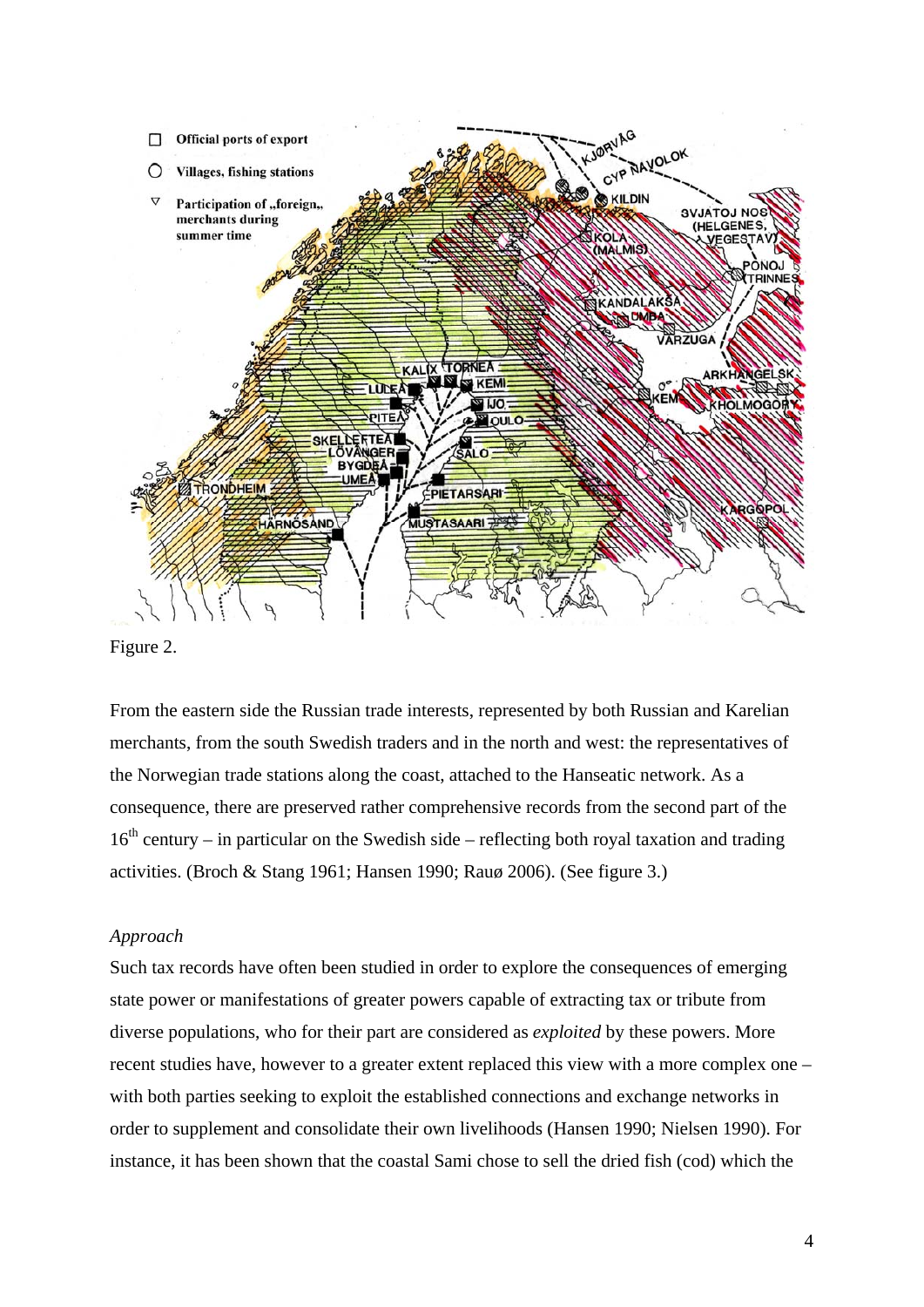produced in abundant quantities, to the Norwegian merchants, instead of using it as tax payment to the Swedes, because the fish was twice as highly valued by the Norwegians, as by the Swedes. Then, they used the goods received for paying the Swedish tax (Hansen 1990:193-194, Hansen 2009:354-355).



Figure 3.

My aim here is to further develop this latter approach, by utilizing preserved tax records in order to draw a more complex and balanced picture between emerging state powers and indigenous peoples. By focusing to a greater extent on characteristics and information that pertain to the *individual taxpayers*, I hope to be able to show that it is possible to draw more exact conclusions about some of the activities on "grass root level" among the population in question. Depending on how comprehensive and substantial the recorded information for each taxpayer is, it seems possible to shed some light on *local mobility* and *diversity*, as well as on certain *affinities* and *connections* ("networks"), – and possibly even to some degree: *subsistence strategies* and *economic strategies* of the individuals concerned.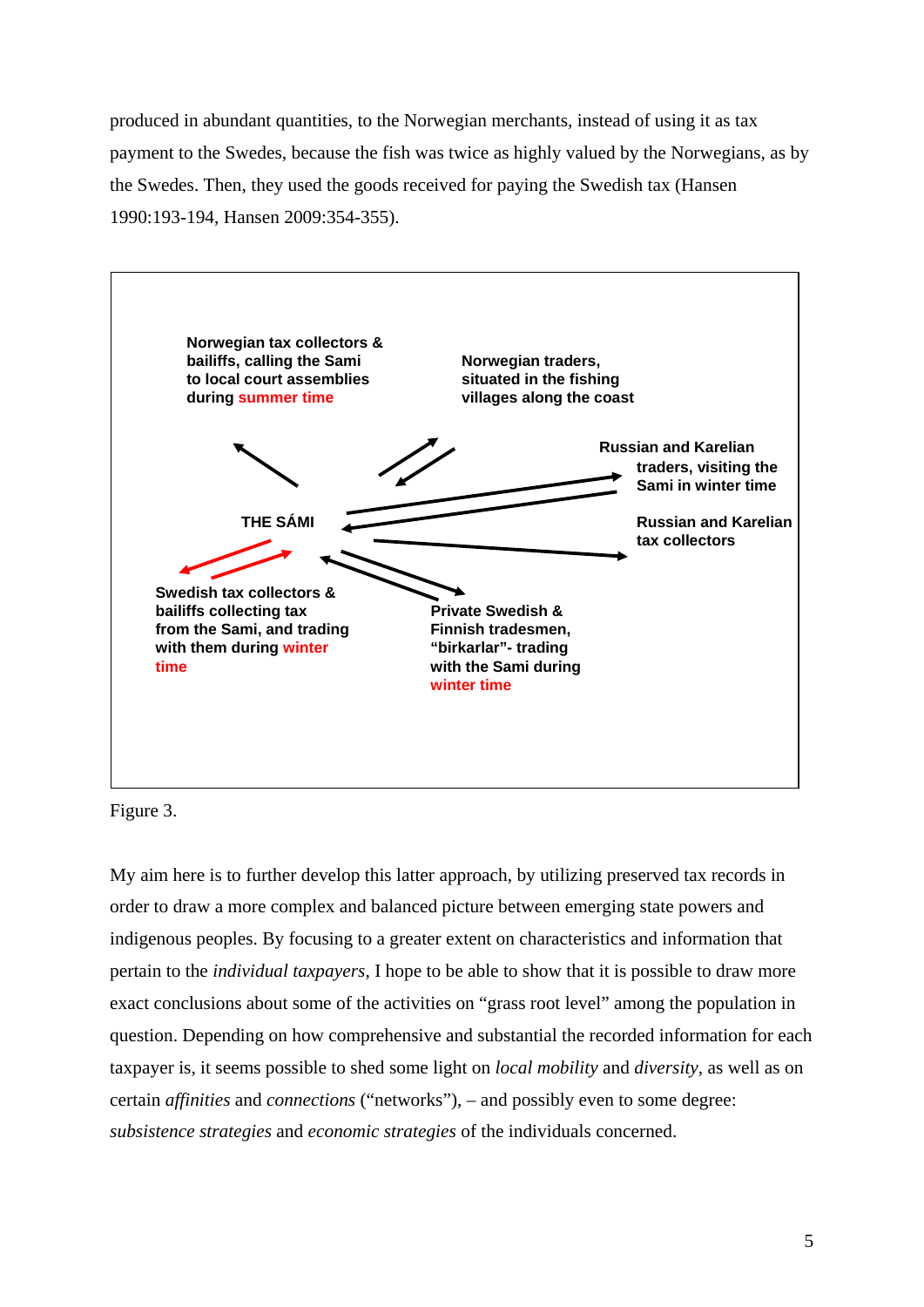The question here is whether the tax was based on an individual assessment of each payer, or if the tax was levied on a kind of collective unit, kin group or tax-paying unit consisting of several persons, so that they could divide a prescribed tax sum among themselves or take turns in paying. Both principles are known from the Sami area in different periods and have lead to various conclusions among the scholars (Holmsen 1966; Korpijaakko 1985; Rasmussen 2002). However, a closer scrutiny of ca. 1 800 identified taxpayers that has been undertaken as part of this study, has revealed the taxation principle used by Swedish authorities during the last part of the  $16<sup>th</sup>$  century, was individually based. The tax was exclusively collected from males, who were inscribed into the "male census" when reaching an age where they were capable of paying tax, regardless of whether they were married or in charge of a household or not. As such, the records are therefore useless for calculating the number of households and population numbers, but all the more reliable for tracing possible patterns manifested by male individuals.

#### *Preliminary findings*

The various forms of *mobility* can be studied both on a more general level, concerning movements *between* siida communities and various fiord areas, but also on a more local level, relating to possible movements *within* a siida or fiord area. In the last case, it is a question of whether the movements are *seasonal*, as proven for the Skolt Sami areas, or whether they are of another kind – e.g. movements between various sites with *intervals of a few years*. Due to the way the tax records are structured, the conditions for studying intra-area mobility are best in the Altafiord, as the records here relate the Sami taxpayers to different, specified localities. In the fiords further to the east – from Porsanger to Varanger – and in the interior siida areas as well, the taxpayers are listed together in one lump, without further specification. Presumably, this reflects the way the tax was collected in these areas, at one specific site where the bulk of the population was gathered at specific occasions during winter time, in

connection with markets, court assemblies or similar events.

Therefore, we have to distinguish between three kinds of mobility, when we approach the tax registers:

- a) *Seasonal mobility*, like depicted in the "siida model" based on the Skolt Sami areas.
- b) *Mobility with subsequent stays or intervals at various sites*, lasting from one and up to 5-6 years – and which thus forms different 'life histories' or biographies for the individuals in question.
- c) More permanent resettling between various siida and fiord areas which would equal *migration* in the more traditional sense.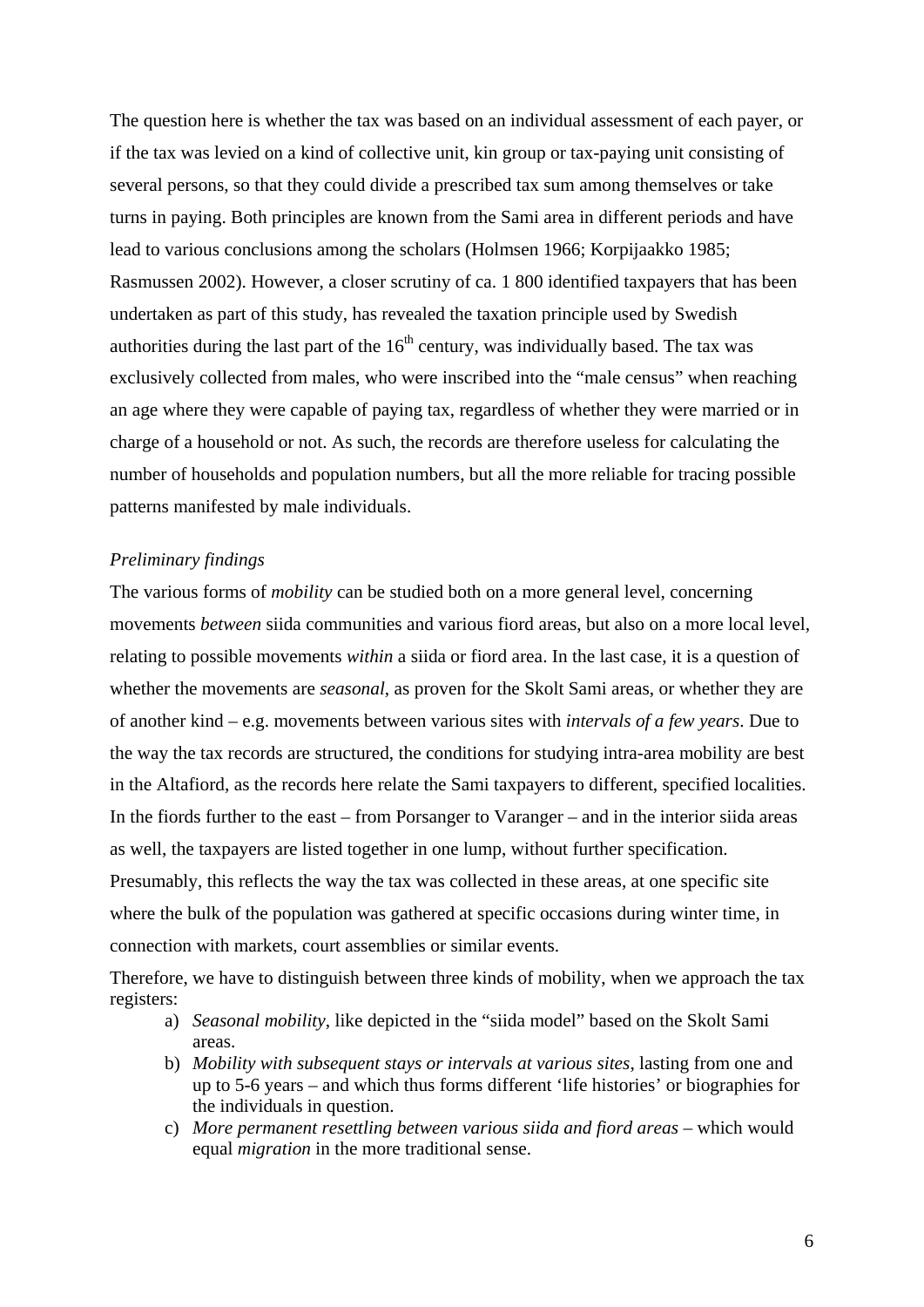Of course, one cannot draw any absolute demarcation between these kinds of mobility. Seasonal mobility will be possible to detect from the tax registers, if one can compare two lists recorded at different times of the year. Since the Swedish taxation took place in winter, while the Norwegian was carried out in relation to court assemblies during midsummer, a comparison of such two lists should give some indication. The number of actual Norwegian records is small, but a preliminary look at those few, gives at hand that no seasonal migration between various sites *within the Altafiord* can be observed. However, a closer scrutiny of the Norwegian tax record from 1593, compared to the contemporaneous Swedish ones, reveals an interesting migration between the inland siidas and fiord bottom of Alta. Evidently, 9 out of ca. 20 taxpayers usually registered in Guovdageaidnu these years stayed the summer in innermost part of the Altafiord, where they presumably were engaged in the salmon fisheries in the Alta river – though they may also have participated in the salt water fisheries. In the same way, a lesser number of taxpayers resident in the neighbouring siidas of Láhpojávri and Ávjovárri situated further to the east, also took part in seasonal migrations to the Alta river outlet or vicinity.

Much more frequent, however, is mobility of the second, 'life history' kind – with subsequent stays or intervals of a few years at different sites in the fiord. In fact, this was a common, predominant feature of the fiord settlement at the beginning of the period under study. An analysis of the taxed persons and their localization from 1551 to 1600 reveals that the taxpayers fall in two distinct categories: In all 127 persons who are steadily on the move, and 181 persons who have a stationary residence at one site during the whole period that they are taxed. The average interval at which the mobile taxpayers resettle, lies between 3 and 4 years, with the majority staying only one year at each place. A closer scrutiny shows that the two groups also change relative proportions. While the mobile taxpayers make up over 60 percent of the population in the 1550s, they constitute less than 40 percent at the end of the period, towards 1600. The stationary group gains dominance during the 1570s, when there are a general increase in numbers of taxpayers.

In addition, the frequency of movements and resettling between the various localities may open for a closer analysis of the connections or relations between localities. The contact "affinity" between the various sites may namely be measured by calculating the number of individual movements between them. It turns out that the frequency of movements between some of the localities is much higher than between others. In figure 4, which gives simplified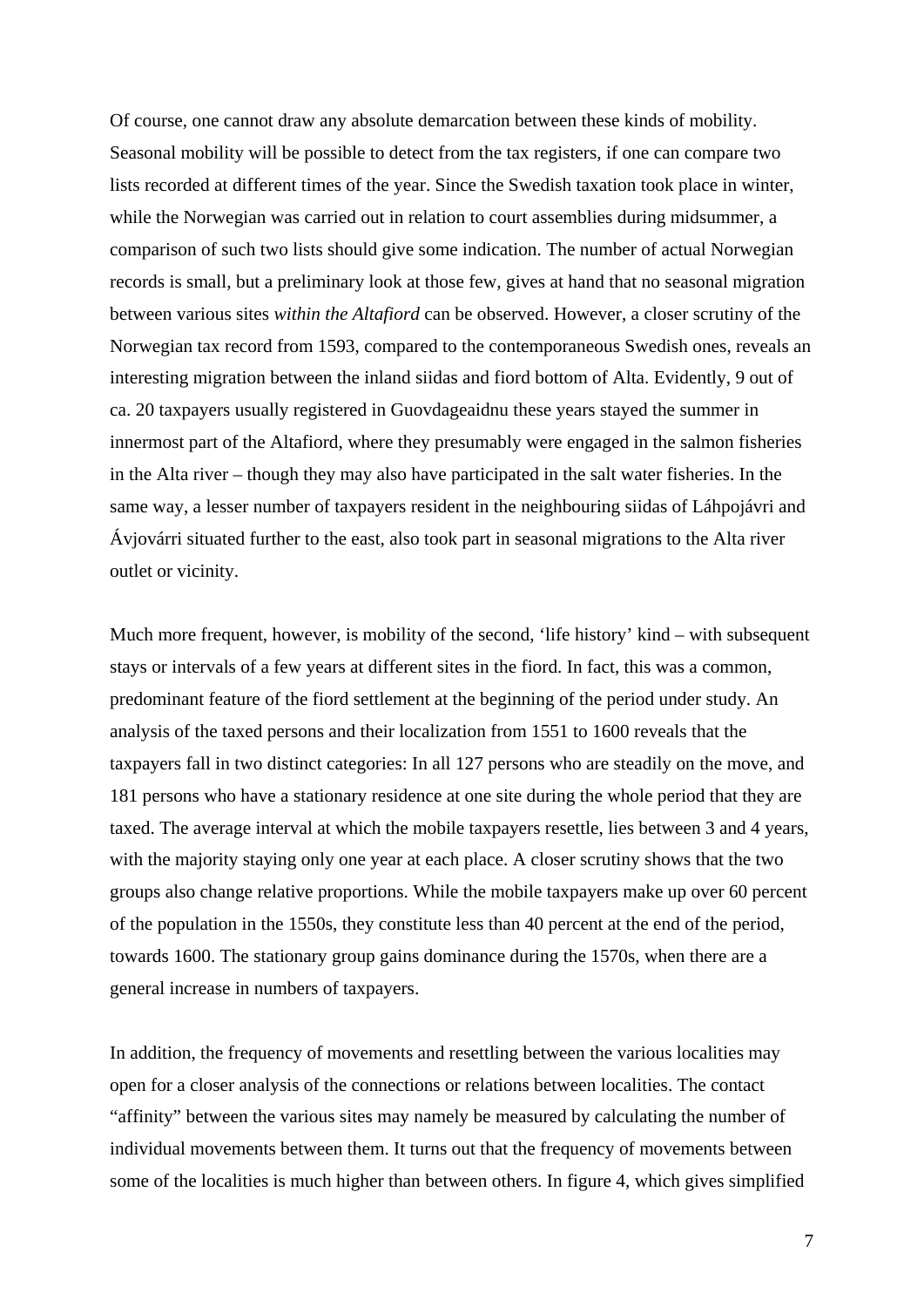picture of the location of sites in the Altafiord, this has been illustrated by the thickness of the arrows connecting the places, corresponding to the observed number of movements. Thus, it is a fair assumption that the varying degree of mobility between certain sites reflects some aspects of social organisation within the fiord, where some localities are considered to be the legitimate resource area of some groups, rather than others. Whether this really reflects some kind of siida organisation on a lower level within the fiord, or some other kind of social units or affinity, remains to be clarified.



**Altafjord** 

## Figure 4.

Some examples of the last kind of mobility – movements with certain intervals, but connecting greater entities, like various fiords and siida communities – can also be borne out of the material. In figure 5 I have tried to illustrate the most frequent passages observed between inland communities and the coastal regions. Those concern the connections between Ohcejohka and the Tana fiord basin, between Ávjovárri and Porsanger, and between Ávjovárri and Guovdageaidnu on the one hand, and the Altafiord on the other. In other words, what seems to be reflected by these observed movements, are the communication lines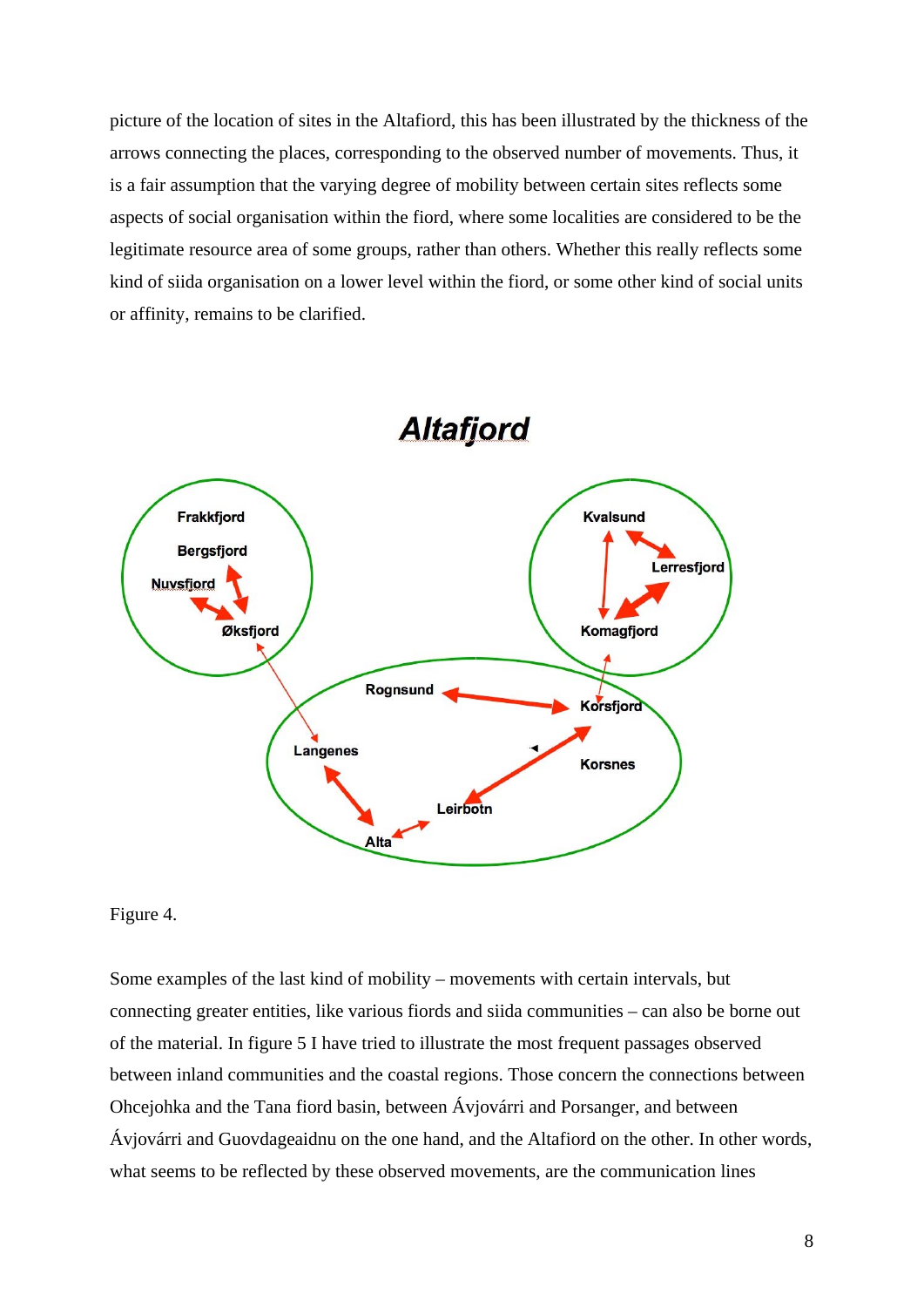formed by the rivers and water courses; viz. the Tana river, the Lakselva and the Alta-Guovdageaidnu river. In the same way, one may chart the most frequent resettlings among the fiord areas. Not surprisingly, the most frequent contacts are found between fiord areas that are bordering to each other, such as: Alta – Porsanger, Porsanger – Laksefjord, Laksefjord – Tana – or as in the case of Varanger and Laksefjord, situated not too distant from each other.

So far it has not been possible to detect any great differences between the mobile and the stationary group, when it comes to amount or composition of the tax yields. The central question for further research is therefore: What motivations, needs and moving forces lie behind the observed patterns and changes?



Figure 5.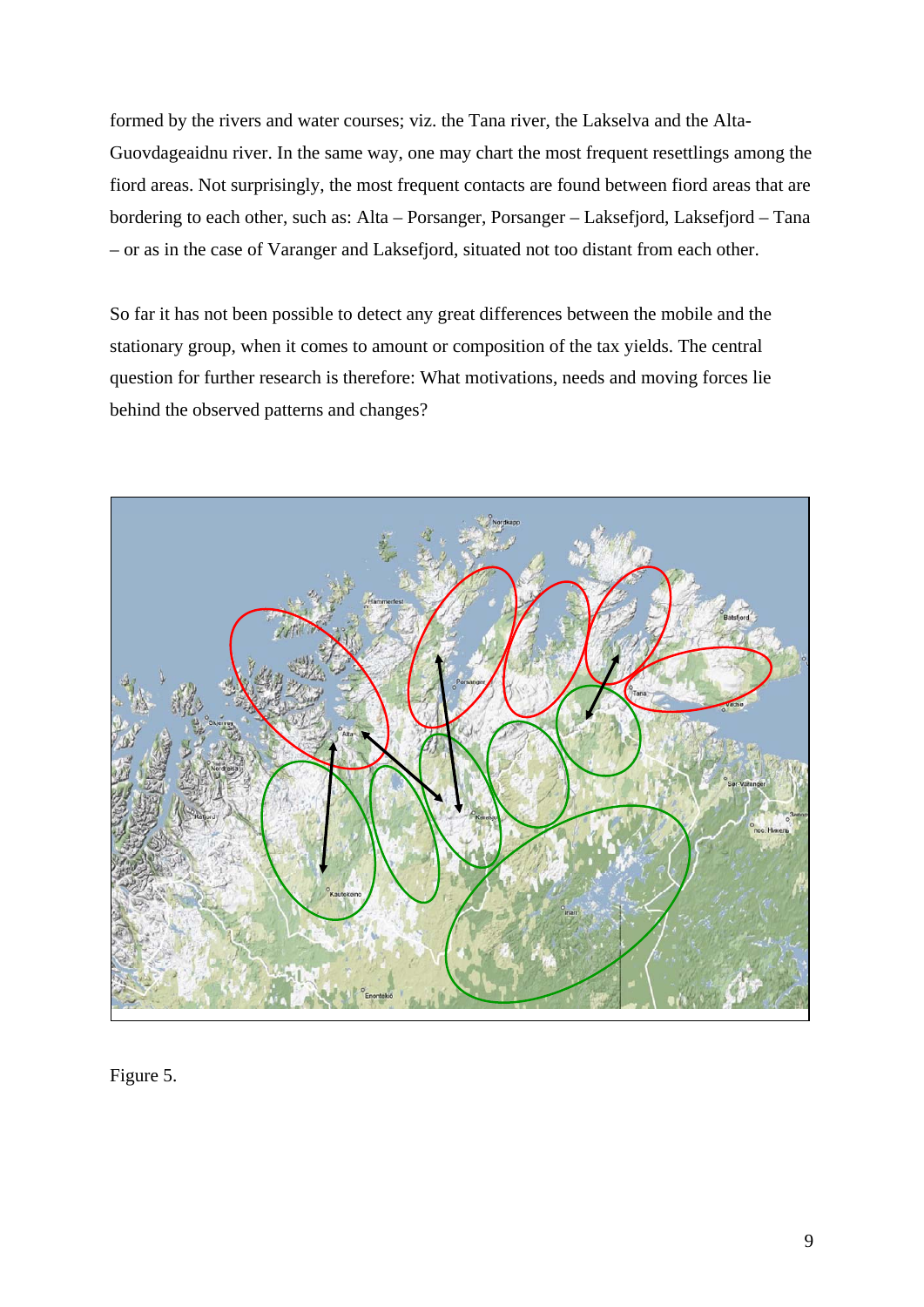#### *References*

Andersen, Oddmund: Flyttefolk og bofaste. En studie av samisk bosetting i Sør-Troms og nordre Nordland. (Dr.art.- dissertation, University of Tromsø), Tromsø 2002.

Broch, O. & Stang, Chr. S.: Russiske aktstykker fra det 17de århundrede til Finmarks og Kolahalvøens historie, (Avhandlinger utg. av Det Norske Videnskabs-Akademi i Oslo, II, Hist.filos. klasse. Ny Serie, No. 1), 1961.

Gjærevoll, Olav et al.: *Finnmarksvidda: natur – kultur*, utredning fra et utvalg oppnevnt ved kongelig resolusjon 30. mai 1975, avgitt til Miljøverndepartementet i juni 1978, NOU 1978: 18 A, 1987.

Hansen, Lars Ivar: *Handel i nord. Samiske samfunnsendringer ca. 1550 – ca. 1700*, (Dr.philos. dissertation, University of Tromsø), Tromsø 1990.

Hansen, Lars Ivar: 'Siida', in: Imsen, St. and H. Winge (eds.): *Norsk historisk leksikon* [ = *Norwegian Historical Encyclopedia*] Oslo 1999, p. 374-375.

Hansen, Lars Ivar og Olsen, Bjørnar: *Samenes historie fram til 1750* [ = The history of the Sami until 1750], Oslo 2004.

Hansen, Lars Ivar: "Fra Nöteborgsfreden til Lappekodisillen, ca. 1300 – 1751. Folkegrupper og statsdannelse på Nordkalotten med utgangspunkt i Finnmark", in: Imsen, St. (ed.): *Grenser og grannelag i Nordens historie*, Oslo 2005, p. 362-386.

Hansen, Lars Ivar: "Varanger-siidaen: Et handelssentrum", in: Niemi, E. & Chr. Smith-Simonsen (eds.): *Det hjemlige og det globale. Festskrift til Randi Rønning Balsvik*, Oslo 2009, p. 349-367.

Helander, Elina: "Sami subsistence activities – spatial aspects and structuration", *Acta Borealia: a Nordic Journal of Circumpolar Societies* vol. 16, 2 (1999), p. 7–25.

Holmsen, Andreas: "Finneskatt, finneleidang og nordmannsleidang", in: Gard, bygd, rike. *Festskrift i anledning Andreas Holmsens 60 års dag 5. juni 1966*, Universitetsforlaget 1966.

Imsen, Steinar and Harald Winge (eds.): *Norsk historisk leksikon* [ = *Norwegian Historical Encyclopedia*] Oslo 1999.

Imsen, Steinar (ed.): *Grenser og grannelag i Nordens historie*, Cappelen akademisk forlag, Oslo 2005.

Kolsrud, Knut: *Finnefolket i Ofoten*, Bidrag til finnenes bygdehistorie og etnografi nr. 3, Nordnorske samlinger utgitt av Etnografisk museum vol. VIII, Oslo 1947.

Kolsrud, Knut: *Sommersete: til problemet om halvnomadisme og seterflytting blant norske sjøsamer*, Samiske samlinger utgitt av Norsk folkemuseum, vol. 5:1, Oslo 1961.

Korpijaakko, Kaisa: *Jordbeskattning, jordnaturer, nybyggarverksamhet och skogslagstiftning i Lappmarken från 1500-talet till medlet av 1700-talet*, (Samerna och jordäganderätten, bd. 2), 1985.

Nielsen, Jens Petter: *Altas historie: De glemte århundrene 1520-1826*, 1990.

Rasmussen, Siv: *Befolkningsutviklingen i Rounala, Avjovárri og Guovdageaidnu 1559 – 1799. En kildekritisk vurdering av skattelistene som grunnlag for folketallsberegningen*. (Major thesis in history), Tromsø 2002.

Rauø, Kåre: *Fra Torneå lappmark til Wästersiön. Samisk flytninger 1590 – 1800*, (Major thesis in history, Univ. of Tromsø), Tromsø 2006.

Steckzén, Birger: *Birkarler och Lapper. En studie i birkarleväsendets lappbefolkningens och skinnhandelns historia*, (Kungl. Vitterhets, Historie och Antikvitets Akademiens Handlingar, Historiska Serien 9), Stockholm 1964.

Storli, Inger: *"Stallo"-boplassene: Spor etter de første fjellsamer?* (Instituttet for sammenlignende kulturforskning, Serie B, skrifter XC), Oslo 1994.